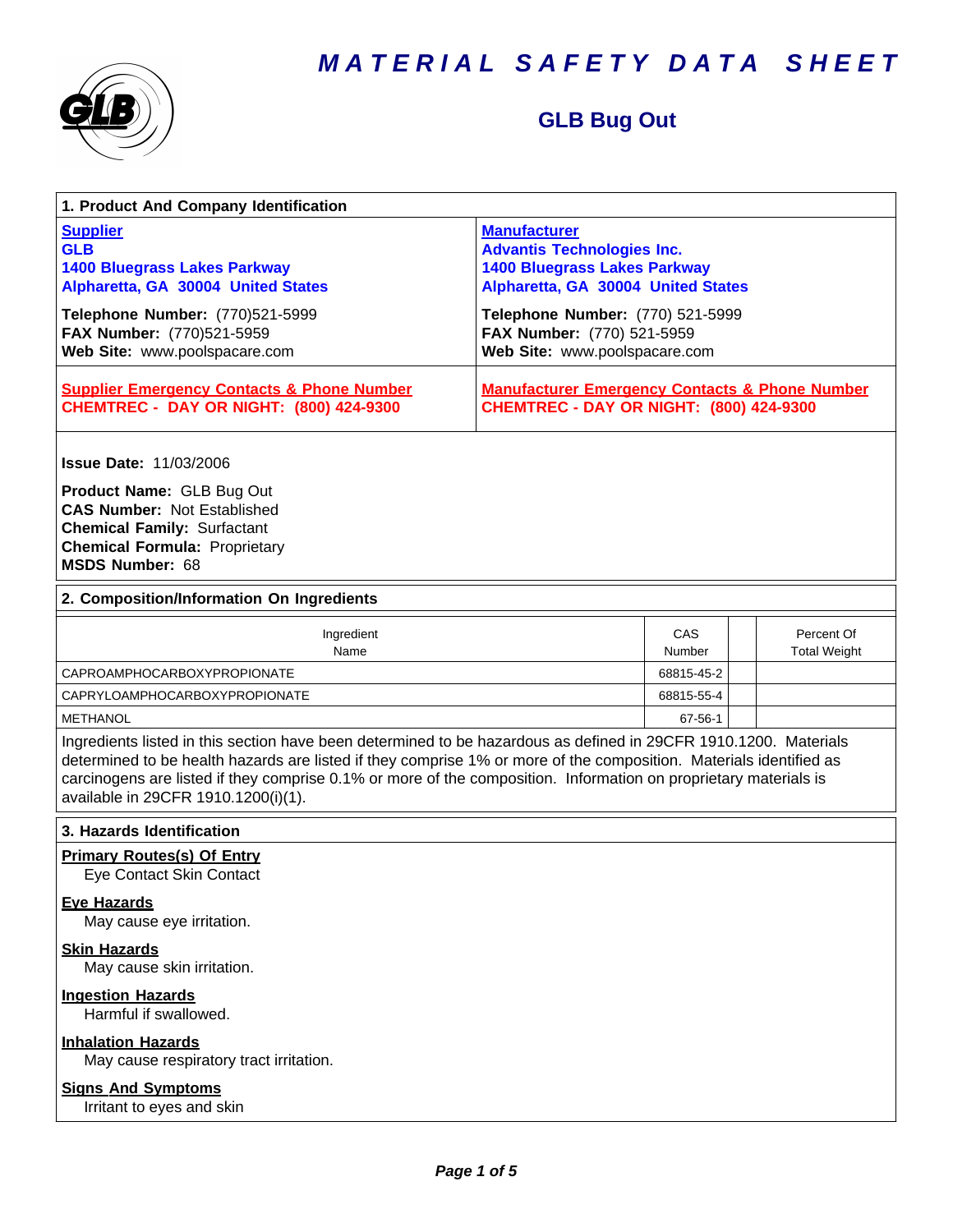# *MATERIAL SAFETY DATA SHEET* **GLB Bug Out**

# **First Aid (Pictograms)**



# **4. First Aid Measures**

#### **Eye**

In case of contact, hold eyelids apart and immediately flush eyes with plenty of water for at least 15 minutes. Consult Physician

#### **Skin**

Get medical attention immediately if irritation (redness, rash, blistering) develops and persists. Wash affected areas with soap and water.

#### **Ingestion**

If swallowed, induce vomiting immediately. Drink large amounts of water. Contact a physician or poison control.

### **Inhalation**

If inhaled, remove to fresh air.

# **Fire Fighting (Pictograms)**



#### **5. Fire Fighting Measures**

**Flash Point:** 143°F

#### **Fire And Explosion Hazards**

Excess heat with prolonged evaporation can result in emission of toxic fumes. material can burn to give off oxides of carbon, nitrogen and toxic fumes of ammonia.

#### **Extinguishing Media**

In case of fire, use water fog, dry chemical, CO2, or "alcohol" foam.

#### **Fire Fighting Instructions**

Firefighters should wear self-contained breathing apparatus and full protective gear.

#### **6.Accidental ReleaseMeasures**

Contain and/or absorb spill with inert material (e.g. sand, vermiculite).

#### **Handling & Storage (Pictograms)**



# **7. Handling And Storage**

#### **Handling And Storage Precautions**

Keep out of reach of children.

#### **Handling Precautions**

Avoid contact with skin and clothing.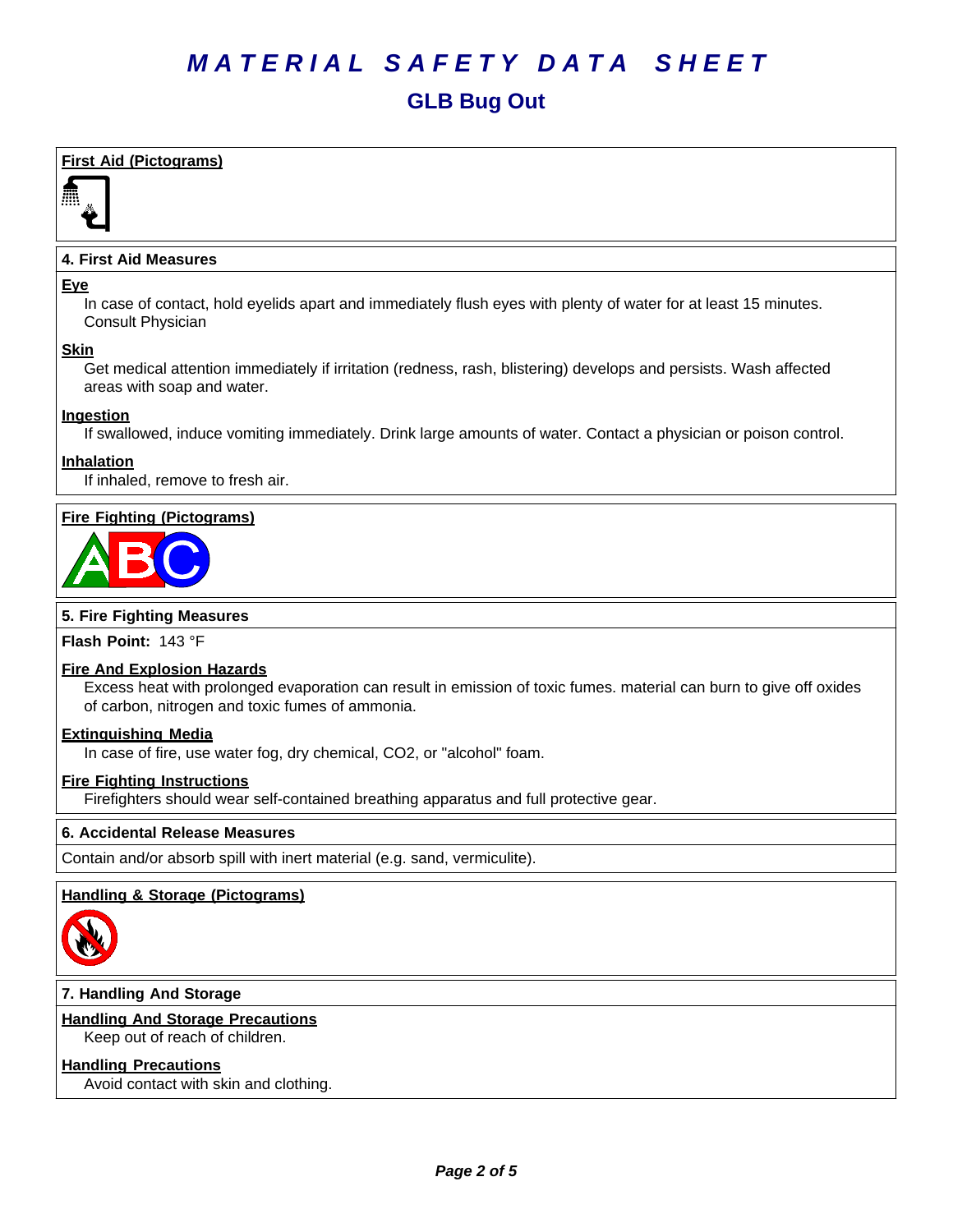# **GLB Bug Out**

### **7. Handling And Storage - Continued**

#### **Storage Precautions**

Keep away from excessive heat. Keep out of reach of children.

# **Work/Hygienic Practices**

Use safe chemical handling procedures suitable for the hazards presended by this material.

#### **Protective Clothing (Pictograms)**



#### **8. Exposure Controls/Personal Protection**

#### **Engineering Controls**

Local exhaust acceptable. Special exhaust not required

#### **Eye/Face Protection**

Safety glasses with side shields or goggles recommended.

#### **Skin Protection**

Chemical-resistant gloves.

#### **Respiratory Protection**

None normally required.

#### **Ingredient(s) - Exposure Limits**

METHANOL ACGIH TLV-STEL 250 ppm (Skin) ACGIH TLV-TWA 200 ppm (Skin) OSHA PEL-TWA 200 ppm

#### **9. Physical And Chemical Properties**

#### **Appearance**

Straw Colored Liquid

**Odor**

Mild

**Chemical Type:** Mixture **Physical State:** Liquid **Melting Point:** n/a°F **Boiling Point:** 212°F **Specific Gravity:** 1.08 **Molecular Weight:** Proprietary **Percent Volitales:** Negligible **Packing Density:** Not Determined **Vapor Pressure:** Not Determined **Vapor Density:** >1 **pH Factor:** 8-10 **Solubility:** Soluble in water **Viscosity: Not Determined Evaporation Rate:** <1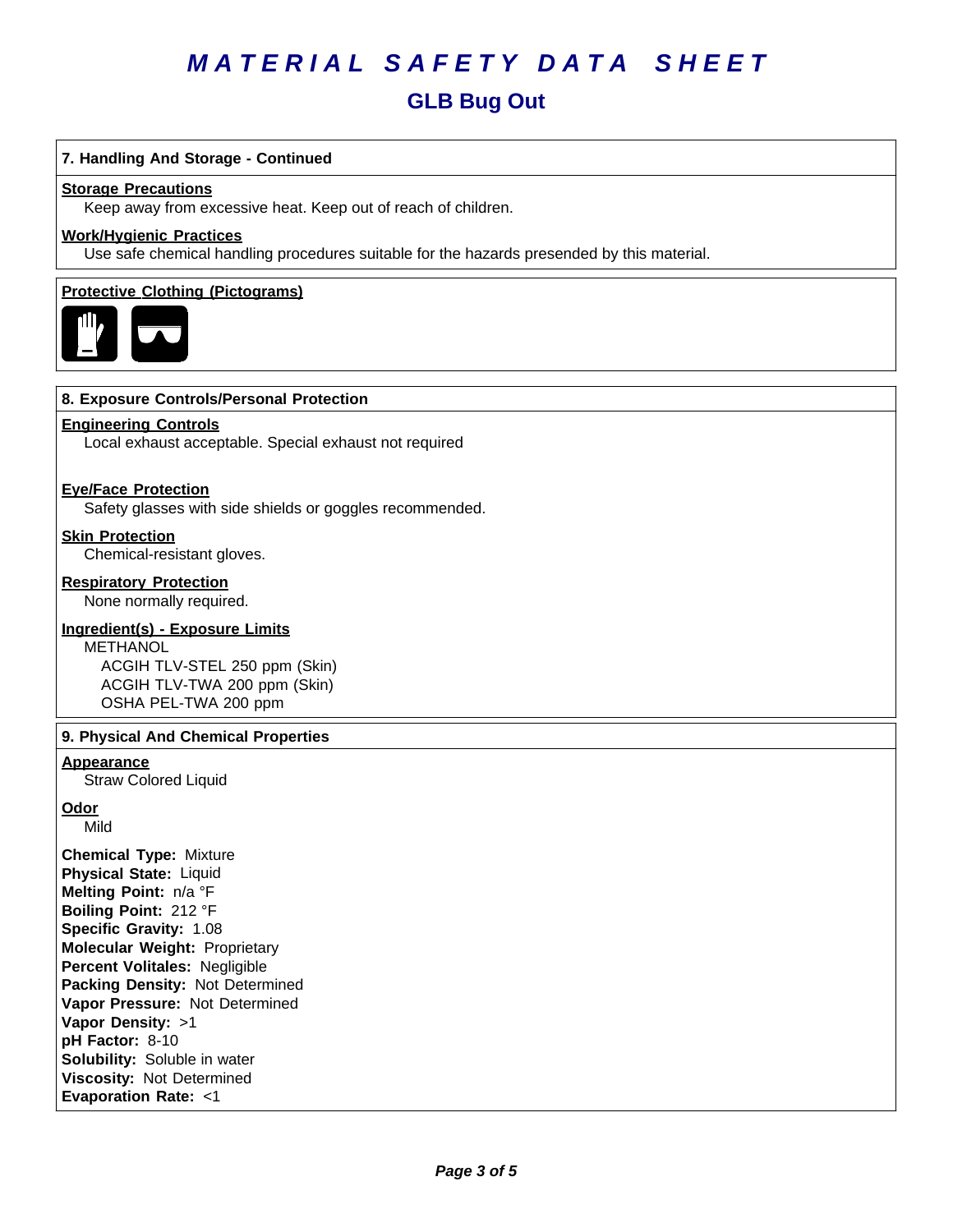# **GLB Bug Out**

# **10. Stability And Reactivity**

**Stability: Stable** 

**Hazardous Polymerization:** will not occur

# **Conditions To Avoid (Stability)**

High temperatures.

# **Incompatible Materials**

None known

#### **Hazardous Decomposition Products**

This material can burn to give off oxides of carbon, hydrogen and fumes of Ammonia.

# **11. Toxicological Information**

# **Acute Oral Effects**

Raw material LD50 rat 22,600 mg/kg

# **12. Ecological Information**

No Data Available...

#### **13. Disposal Considerations**

Refer to applicable local, state and federal regulations as well as industry standards.

#### **14. Transport Information**

# **Proper Shipping Name**

NOT REGULATED

# **Hazard Class**

NOT REGULATED

#### **DOT Identification Number** NONE

**15. Regulatory Information**

# **Ingredient(s) - U.S. Regulatory Information**

METHANOL SARA Title III - Section 313 Form "R"/TRI Reportable Chemical SARA - Acute Health Hazard SARA - Chronic Health Hazard SARA - Fire Hazard

## **Ingredient(s) - State Regulations**

METHANOL

 New Jersey - Workplace Hazard New Jersey - Environmental Hazard New Jersey - Special Hazard Pennsylvania - Workplace Hazard Massachusetts - Hazardous Substance New York City - Hazardous Substance

# **Canadian Regulatory Information**

Class D, Div 2b - Poisonous or Infectious Material: other toxic effects